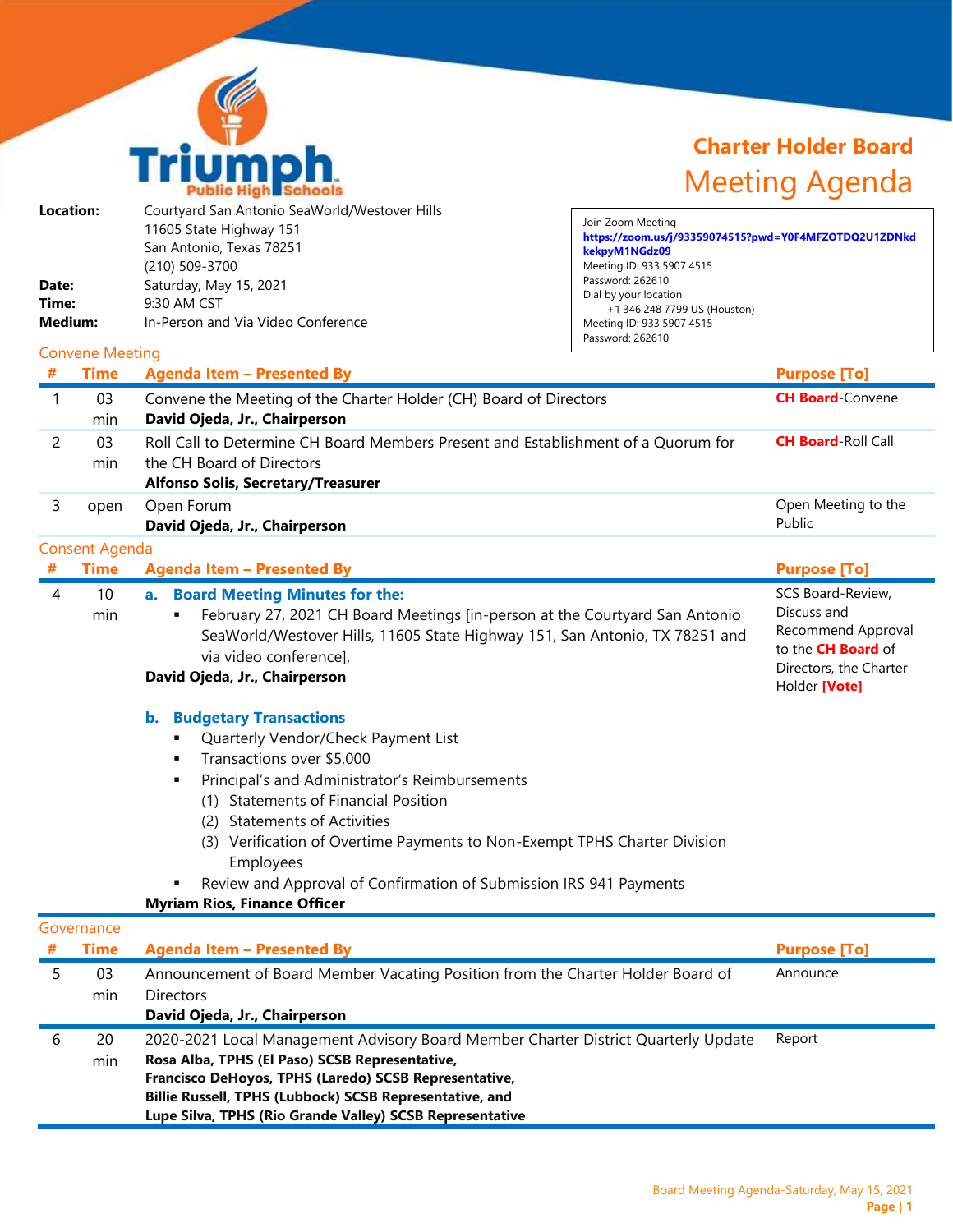Charter Program-Student Outcomes

|    | <b>Time</b>               | <b>Agenda Item - Presented By</b>                                                                                                                                                                                                                                                                                                                                                                                                              | <b>Purpose [To]</b>                                                                                                            |
|----|---------------------------|------------------------------------------------------------------------------------------------------------------------------------------------------------------------------------------------------------------------------------------------------------------------------------------------------------------------------------------------------------------------------------------------------------------------------------------------|--------------------------------------------------------------------------------------------------------------------------------|
| 7  | 10<br>min                 | 2021-2022 Instructional Charter District Calendars and Corresponding Staff Development<br>Waivers for:<br>Triumph Public High Schools (El Paso)<br>٠<br>Triumph Public High Schools (Laredo)<br>٠<br>Triumph Public High Schools (Lubbock)<br>٠<br>Triumph Public High Schools (Rio Grande Valley)<br>Frances Berrones-Johnson, Superintendent/CEO and<br><b>Charter District Primary Contacts</b><br><b>School Safety and Security</b>        | SCS Board-Review,<br>Discuss and<br>Recommend Approval<br>to the <b>CH Board</b> of<br>Directors, the Charter<br>Holder [Vote] |
|    | <b>Time</b>               | <b>Agenda Item - Presented By</b>                                                                                                                                                                                                                                                                                                                                                                                                              | <b>Purpose [To]</b>                                                                                                            |
| 8  | 10<br>min                 | 2021 Update on Required Submission of Multi-Hazard Emergency Operating Plan for:<br>Triumph Public High Schools (El Paso)<br>Triumph Public High Schools (Laredo)<br>٠<br>Triumph Public High Schools (Lubbock)<br>٠<br>Triumph Public High Schools (Rio Grande Valley)<br>٠<br>Frances Berrones-Johnson, Superintendent/CEO                                                                                                                   | Inform and Report                                                                                                              |
|    | <b>Finance and Budget</b> |                                                                                                                                                                                                                                                                                                                                                                                                                                                |                                                                                                                                |
| #  | <b>Time</b>               | <b>Agenda Item - Presented By</b>                                                                                                                                                                                                                                                                                                                                                                                                              | <b>Purpose [To]</b>                                                                                                            |
| 9  | 10<br>min                 | Board Resolution Authorizing Implementation of Board Approved Policy on Purchasing<br>and Contracting<br>Frances Berrones-Johnson, Superintendent/CEO,<br>Daniel Hall, Director of Human Resources & Risk Management and<br><b>Myriam Rios, Finance Officer</b>                                                                                                                                                                                | SCS Board-Review,<br>Discuss and<br>Recommend Approval<br>to the <b>CH Board</b> of<br>Directors, the Charter<br>Holder [Vote] |
| 10 | 05<br>min                 | Authorize Superintendent/CEO to Submit a Non-Expansion Amendment to Delegate by<br>Board Approved Policy, Purchasing and Contracting Authority as Specified in Board<br><b>Approved Policy</b><br>Frances Berrones-Johnson, Superintendent/CEO                                                                                                                                                                                                 | SCS Board-Review,<br>Discuss and<br>Recommend Approval<br>to the <b>CH Board</b> of<br>Directors, the Charter<br>Holder [Vote] |
| 11 | 10<br>min                 | Update Section 301: Compensation for Supplemental Duty of the TPHS Personnel and<br>Policy Procedure Handbook to Increase Supplemental Duty Pay Rates for Professionals<br>and Paraprofessionals<br>Daniel Hall, Director of Human Resources & Risk Management,<br><b>Myriam Rios, Finance Officer,</b><br>Monica Lugo, Accounting and Budget Coordinator, and<br>Frances Berrones-Johnson, Superintendent/CEO                                 | SCS Board-Review,<br>Discuss and<br>Recommend Approval<br>to the <b>CH Board</b> of<br>Directors, the Charter<br>Holder [Vote] |
| 12 | 20<br>min                 | Quarterly Student ADA and Financial Status per Charter District and Campus:<br>Triumph Public High Schools (El Paso) West and East<br>٠<br>Triumph Public High Schools (Laredo) North and South<br>٠<br>Triumph Public High Schools (Lubbock)<br>٠<br>Triumph Public High Schools (Rio Grande Valley) Mercedes, McAllen, San Benito, Brownsville<br>Monica Lugo, Accounting and Budget Coordinator, and<br><b>Myriam Rios, Finance Officer</b> | Report                                                                                                                         |
| 13 | 15<br>min                 | Budget Amendments Based on State Entitlements Updated as of the End of the Fourth<br>Six Weeks and Changes to Federal Grant Awards for:<br>Triumph Public High Schools (El Paso)<br>٠<br>Triumph Public High Schools (Laredo)<br>٠<br>Triumph Public High Schools (Lubbock)<br>٠<br>Triumph Public High Schools (Rio Grande Valley)<br>٠<br>Monica Lugo, Accounting and Budget Coordinator, and<br><b>Myriam Rios, Finance Officer</b>         | SCS Board-Review,<br>Discuss and<br>Recommend Approval<br>to the <b>CH Board</b> of<br>Directors, the Charter<br>Holder [Vote] |